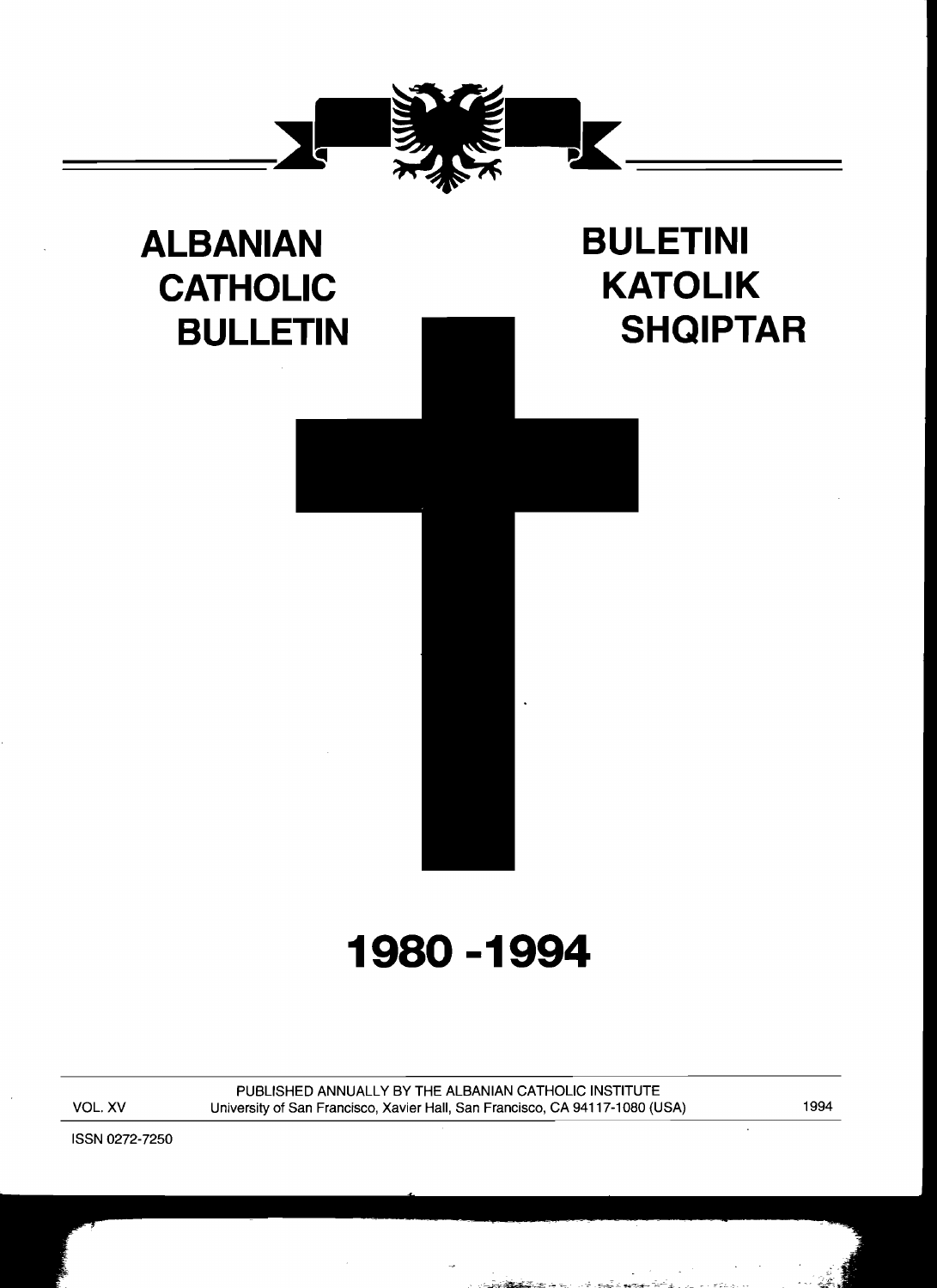## **ALBANIAN CATHOLIC BULLETIN**

#### Vol. XV 1994

It is indeed painful for me to announce that our journal, after fifteen years of fruitful and dedicated service to the Albanian people and all those interested in Albanian affairs, will be suspended with this Volume XV. The serious illness of our editor makes it impossible to continue our publication. In the meantime, we have approached the Albanian Catholic parishes in the United States offering them our experience and support if they are willing to continue publishing the *Albanian Catholic Bulletin.* Unfortunately the response has been unsatisfactory. These parishes are unable to add another burden to their pastors' already heavy schedule of spiritual and social duties. Our Board thus has had no other choice than to cease publication of the Bulletin, with much regret. But while the *Albanian Catholic Bulletin* will no longer be published, the Daniel Dajani Albanian Catholic Institute will continue its religious and educational work. In the future our Institute will again publish materials on Albania.

As a consolation our readers will find in this last Volume XV much that is interesting and enjoyable. Studies and articles treat a variety of Albania's present-day challenges and especially its struggle toward the democratic transformation of the nation. "The Current State of Religion" and "The Implementation of Religious Freedom" deal with the somewhat confusing religious atmosphere in the country with many foreign Christian and Islamic missions active today in Albania. The "Jesuit Mission in Albania" and "The Seventieth Anniversary of Fr. Ják Gardin" (a Jesuit missionary imprisoned in the early stages of the communist dictatorship) are an inspiring witness and example of Catholic missionary contributions to the Albanian Church.

This year's issue also discusses at length the Greek minority question in Albania, in light of the currently tense diplomatic relationship between Greece and Albania. We also present an article on the seventieth anniversary of the Albanian Autocephalous Orthodox Church written by a scholar in Orthodox and Byzantine studies.

As in previous issues we continue to monitor the tragic plight of the Albanian people in Kosova. There is also an inspiring article on Adem Demaci, a Nobel Peace Prize Candidate in 1994, who as we have reported many times in the past, was the longest held political prisoner. Demaci spent more than twenty-eight years in the Yugoslav gulag, becoming a symbol of Gandhian peaceful resistance for all oppressed Albanians.

The *Opinion Forum* again this year focuses on the literary figure Ismail Kadare. The Albanian dissident writer Amik Kasoruho together with *San Francisco Chronicle* journalist Stephen Schwartz discuss Kadare's controversial "change of heart", which took place just months before the fall of the communist dictatorship.

The *Albanian Catholic Bulletin* spotlights the profound literary legacy of Martin Camaj in an article on his poetry by Ardian Klosi and a report on a recent symposium on Camaj held in Shkoder.

Readers will enjoy selections of uplifting poetry as well as two suspenseful short stories. Historians will find a valuable contribution to Albanian Catholic and national history in the study published on the missionary activity of the Franciscans from Dubrovnik among the Albanians living under the Ottoman Turkish occupation. This concluding issue addresses many other topics which have an important bearing on present-day Albanian life.

Finally, on behalf of our Daniel Dajani Albanian Catholic Institute I wish to express our gratitude to all who have helped us, with their prayers and fmancial support to publish the *Albanian Catholic Bulletin* through these fifteen years.

Zoti Ju shperbleftë! God reward You!

*Paul Bernadicou, S.l.* 

ر<br>و<u>فري</u> ب

## **BULETINI KATOLIK SHQIPTAR**

*The Daniel Dajani,* S.J. *Albanian Catholic Institute* 

*HONORARY DIRECTORS:*<br>Leo Gabriel Neal, OFM. Conv. Leo Gabriel Neal, OFM. Conv.<br>Ják (Giacomo) Gardin, S.J. Thomas F. McCormick, S.J.

> *DIRECTOR:* A( Paul Bernadicou, S.J.

Steven A. Armstrong, S.J., Donald Bl Banas, Paul Bernadicou, S.J. *BOARD MEMBERS:*  Lulash Dajçi, Sr. Sophie Cooney, RCCJ,<br>Brian Curdy, Donald C. Forée, S.J.,<br>Reymond Frost, Tom Hoopes Raymond Frost, Tom Hoopes,<br>+ Barbara Kay Zef V Nekai 70 +Barbara Kay, Zef V. Nekaj, Paloke Plaku, Sami Repishti, Stephen Schwartz, Theory Richard H. Siebert, Gjon Sinishta,<br>Daveen Spencer, AL<br>Almes Torrens S. L. Giergi Vata S. L. MI James Torrens, S.J., Gjergj Vata, S.J., Petro Vuçani, Th Rev. Michael Walsh. The Theory

> O~ *EDITOR:*  Gjon Sinishta

*EDITORIAL ADVISOR:* SC Michael Kotlanger, S.J.

Paul Bernadicou, S.J., Raymond Frost CA Zef V. Nekaj, Stephen Schwartz, *EDITORIAL BOARD:*  Gjon Sinishta **AD** 

> KK Graphics SY 1485 Bayshore Blvd. *TYPESETTING:*  San Francisco, CA 94124

*PRINTING:* OP Folger Graphics 2339 Davis Avenue RE Hayward, CA  $94545$ 

Material from this journal may be FIV<br>reproduced or translated, however proper  $A^*$ reproduced or translated, however proper acknowledgement of the source is ALI requested. ED

The opinions expressed in the signed<br>AT articles represent the views of the author TH articles represent the views of the author and not necessarily that of the *Albanian* THl *Catholic Bulletin* or of the Albanian MY Catholic Institute.

Letters and inquiries should be directed to:  $\frac{B0}{2}$ 

Albanian Catholic Institute INI University of San Francisco AU Xavier Hall San Francisco, CA 94117-1080 (USA)

Vjeti XV 1994

na an am Th IN T~ 1M  $\mathsf{T}^{\mathsf{t}}$  TH TH IN **SE** TH M~ VIS PRI

1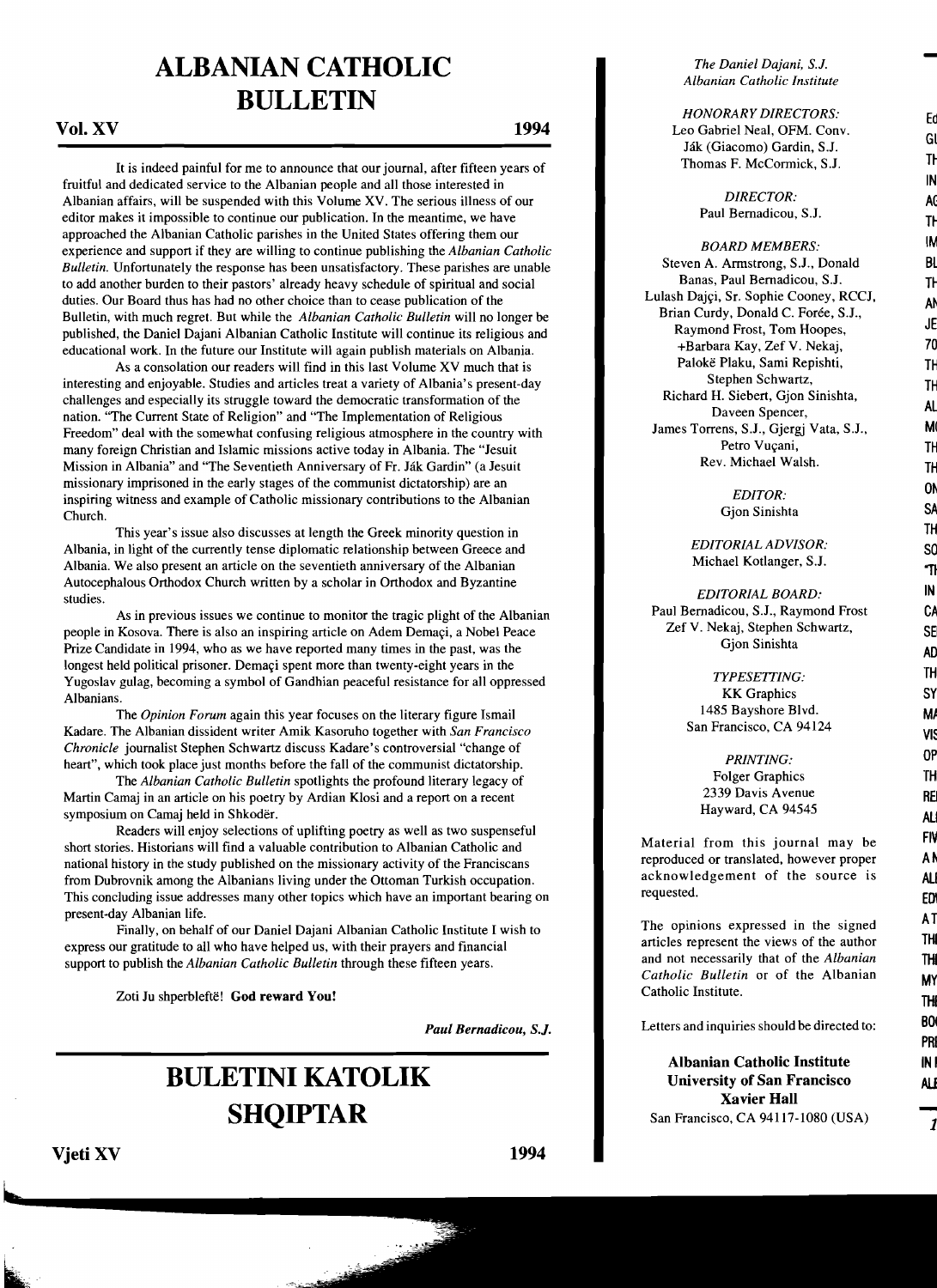# **CONTENTS**

| "THE ALBANIAN 'PEOPLE' IN THE FORMER YUGOSLAVIA AND THE GREEK 'MINORITY' IN THE SOUTHERN ALBANIA-HUMAN RIGHTS ISSUES", Sami Repishti  98 |  |
|------------------------------------------------------------------------------------------------------------------------------------------|--|
|                                                                                                                                          |  |
|                                                                                                                                          |  |
|                                                                                                                                          |  |
|                                                                                                                                          |  |
|                                                                                                                                          |  |
|                                                                                                                                          |  |
|                                                                                                                                          |  |
|                                                                                                                                          |  |
|                                                                                                                                          |  |
|                                                                                                                                          |  |
|                                                                                                                                          |  |
|                                                                                                                                          |  |
|                                                                                                                                          |  |
|                                                                                                                                          |  |
|                                                                                                                                          |  |
|                                                                                                                                          |  |
|                                                                                                                                          |  |
|                                                                                                                                          |  |
|                                                                                                                                          |  |
|                                                                                                                                          |  |
|                                                                                                                                          |  |
|                                                                                                                                          |  |
|                                                                                                                                          |  |
|                                                                                                                                          |  |
|                                                                                                                                          |  |
|                                                                                                                                          |  |

J,

,

t

 $\bar{t}$ 

Je er is

ed or In

:0:

 $\frac{1}{2}$  $\lambda$ 

10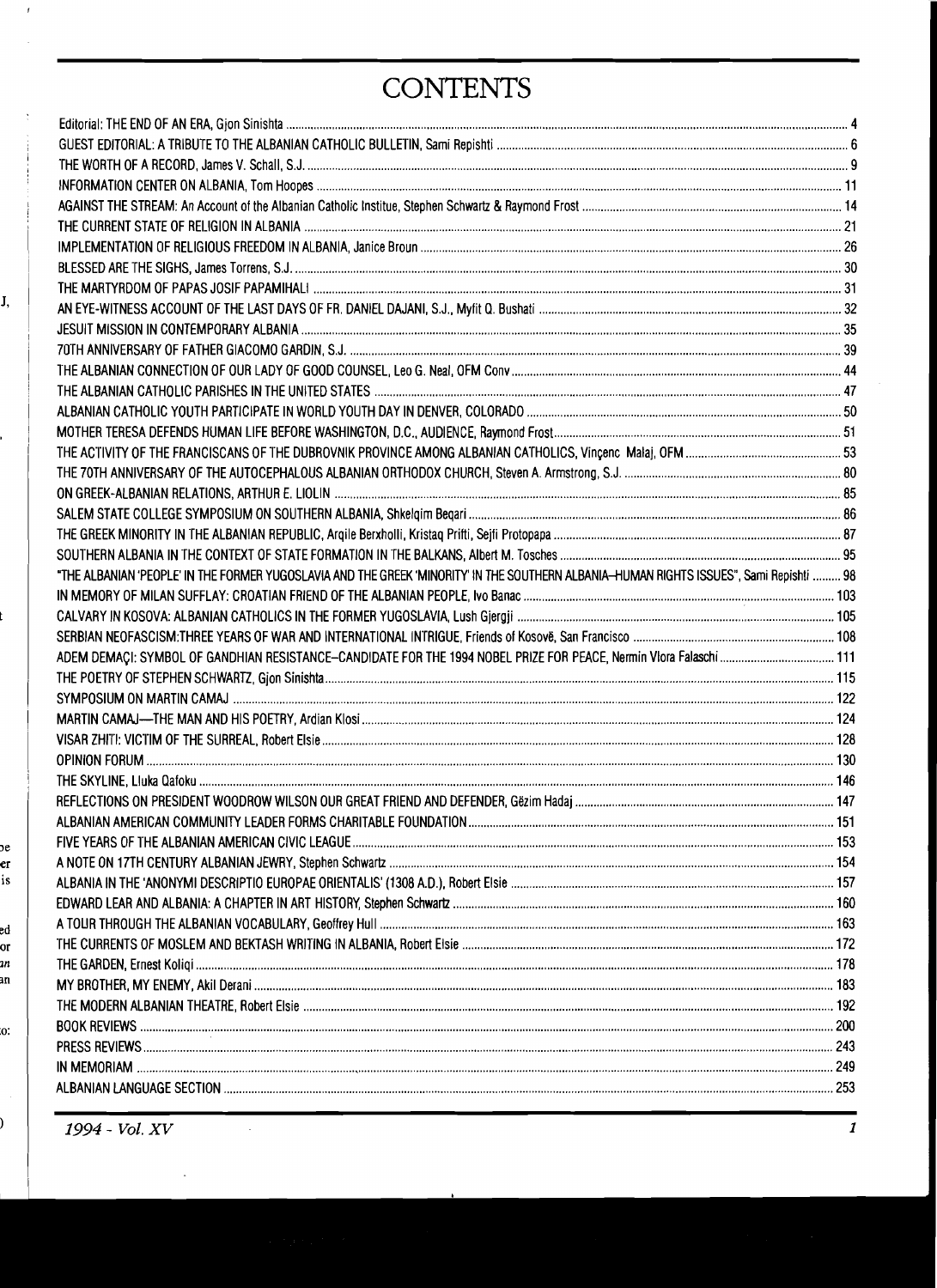## AGAINST THE STREAM: A BRIEF ACCOUNT OF THE ALBANIAN CATHOLIC INSTITUTE, 1966-1994

The year 1966 was filled with significant events throughout the world. In the United States a narcissistic youth rebellion was on the rise, with demonstrations against the Vietnam war increasing, drug use proliferating and popular music assuming the fantasy tones of the "love generation". Civil rights demonstrations continued to shake the southern United States and ghetto insurrections repeatedly broke out in the northern and western cities of the country. In the then-Soviet Union, the writers Andrei Sinyavsky and Yuli Danyel emerged as the first open literary dissidents in many decades, and were charged with treason. China saw the "Cultural Revolution" begin with the purge of Peng Zhen and Lo Juiching, and Mao Zedong's swim in the Yangtze River. An outbreak of student and labor rioting in the Netherlands, leading to the emergence of the anarchistic Provo movement, briefly fascinated Europe and the world. The French poet André Breton, founder of the surrealist movement and long-time anti-Stalinist, died at age seventy. And in Detroit, Michigan, an Albanian immigrant auto-worker and former Jesuit seminarian, Gjon Sinishta, established the Albanian Catholic Information Center, the predecessor of the Daniel Dajani, S.]. Albanian Catholic Institute.

The establishment of the Albanian Catholic Information Center began with a modest aim: to record the martyrdom suffered by the Catholic Church in Albania under its dictator Enver Hoxha. By any account Albania under the communists was the most isolated and Stalinist, and by very far the most brutally antireligious of the European communist states.

It seems strange to recall, in the interest of future readers, that in 1966 the communist dictatorships ruling from the Adriatic to the Pacific were considered immutable powers, destined to last forever, or at least, into the far and unpredictable future. Yet more bizarre is the recollection of

the indifference, if not outright hostility, that greeted any campaign to educate the American intellectual public on the atrocities of Communism. Nearly all such attempts were rejected by the literary and political elite of the time as "cold war propaganda" associated with the unpopular war in Vietnam.

r

Figure 1994

كالمناسخة وأدافاه

A handful of hardy individuals-perhaps best exemplified in the Communist world by Aleksandr Solzhenitsyn and in the West by British poet and historian Robert Conquest—dedicated themselves to an accounting of the deadly perversities of Marxist rule. Although much less known than that of Solzhenitsyn and Conquest, Sinishta's effort-the commitment of a single exiled speaker of an obscure foreign language seemingly lost in the vastness of the American landscape-would prove extraordinarily fruitful. Not only did Sinishta and his friends at the Albanian Catholic Information Center memorialize the sacrifice for Albania of their religious brethren, they also established a beacon of hope for the cause of Catholic Albanians whose religious and literary traditions were the particular object of Hoxha's attempt at extermination.

In addition, the Albanian Catholic Information Center was destined to make a major contribution to the defense of the oppressed Albanians of Kosove, a part of the former Yugoslavia, and to the study of the Arberesh culture of Southern Italy<br>and the United States. Finally, after a quarter cenand the United States. Finally, after a quarter century of work for the cause of religious freedom in Albania, Sinishta and his collaborators would, triumphantly, see the liberation of Albania from com- $\alpha$ munism, and the restoration of religious liberty to  $\qquad \qquad (i)$ Catholics in 1991.

Sacrifice for *Albania* was the title of a 52-page the three tests. multi-lingual magazine issued by the newly  $\frac{10}{3}$ founded Albanian Catholic Information Center in Detroit, a city with a significant Albanian-Ameri-

N

ti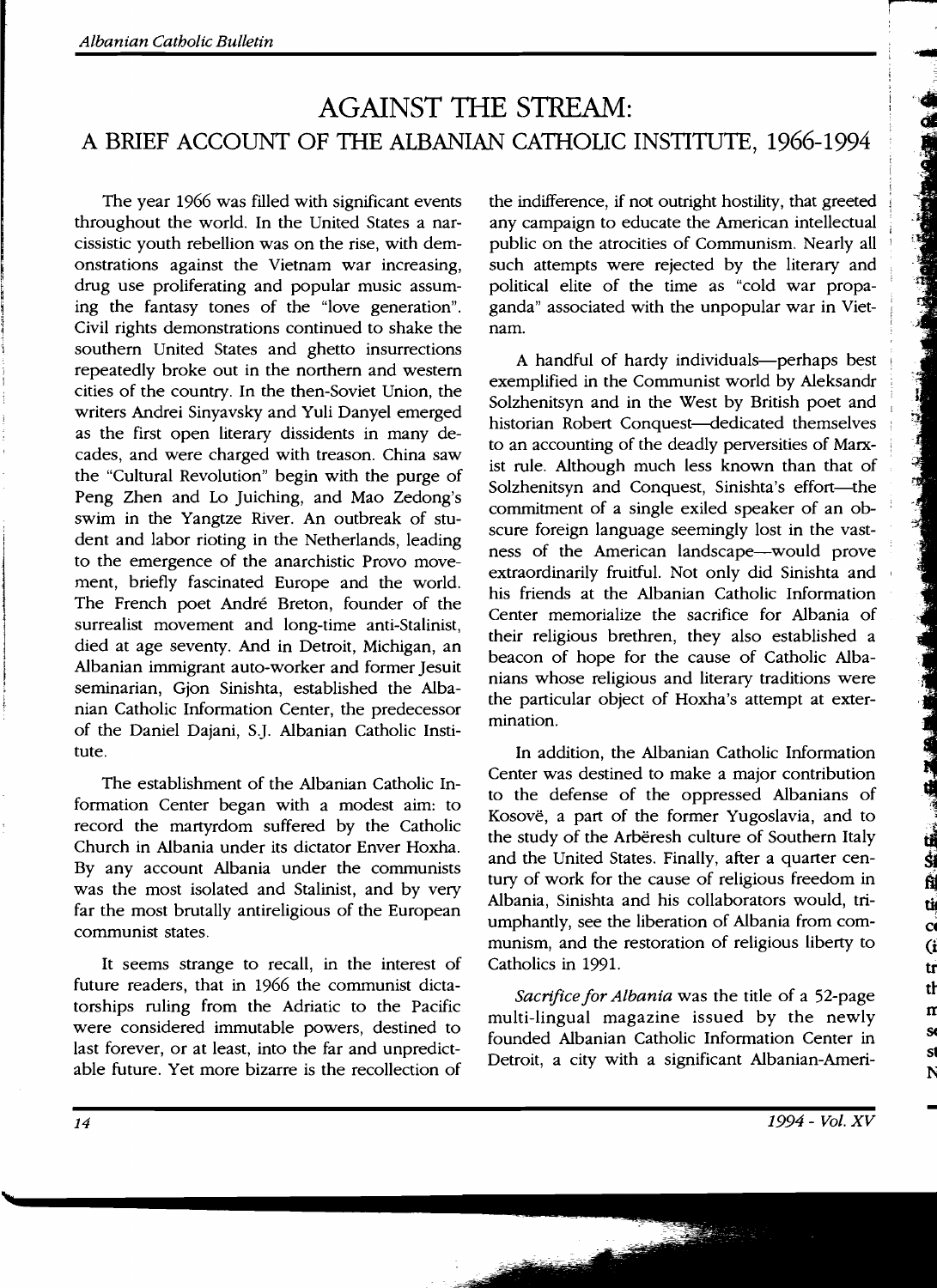994

-

eeted ~tual iyall . and ropa-Viet-

<sup>i</sup>best sandr t and lelves Marx-13.t of -the n obvastprove land iation lia of led a .Albawere ~xter

**lation** IUtion IlS of nd to <sup>I</sup>Italy . cen >m in i, tricomtty to

page ewly er in merican population, to mark the twentieth anniversary of the communist assault on the Albanian clergy. Bringing together reports, poetry, memorials and other documentation, the magazine was elegantly printed in 3,000 copies by a Franciscan press in Detroit under the direction of Fr. Leo G. Neal O.F.M. Conv. A beautiful, if grim, colored cover depicted uniformed communist soldiers herding chained priests into trucks.

Support for the printing of the magazine came from Richard Cardinal Cushing of Boston, a city with a notable colony of Albanian-Americans, and the commemoration organized in conjunction with its launching was the first politically and religiously ecumenical meeting to address the issue of religious persecution in Albania. It was supported also by Albanian Muslims living in the United States, Canada, Australia, and Argentina. *Sacrifice for Albania,* distributed throughout the world, introduced the English speaking public to the "calvary" of Albania's most famous recent religious martyrs, killed by Hoxha's cohort beginning in earnest in 1946. First the leading clerics: Msgr. Vinçenc Prennushi, Archbishop of Durrës, imprisoned and tortured to death; Msgr. Gjergj Volaj, Bishop of Sappa, arrested and executed; Msgr. Frano Gjini, Bishop of Lezha, shot; Msgr. Gasper Thaçi, Archbishop of Shkodër, died while in police custody. Then the scholars, poets and writers: Fr. Anton Harapi, Fr. Bernardin Palaj, Fr. Gjon Shllaku, Dom Lazer Shantoja, Fr. Donat Kurti, Dom Ndre Zadeja, Dom Ndoc Nikaj, octogenarian father of modem Albanian letters, and others.

Christianity in Albania dates back to apostolic times, even before its illustrious son St. Jerome. Since the Turkish conquest of the country in the fifteenth century and subsequent mass Islamization, Albania's majority has been Muslim (70 percent), with about 20 percent Orthodox Christian (in the south) and 10 percent Catholic (concentrated in the Gheg-speaking area in the north of the country). The Catholic Church has made immense contributions to the preservation and dissemination of Albanian culture, and above all, has stood as the bulwark of Gheg local identity in Northern Albania.

The communist assault on Catholicism, following World War II, represented not only the gruesome fulfillment of the atheist claims of Marxism, but also an attempt to cut off Albanians from the traditional fountainhead of their literacy, and to obliterate Gheg and Scutarine (Shkoder-based) regionalism. In addition the Orthodox background held in common by Soviet Russia, the Serbiandominated Yugoslav communists who assisted Hoxha in his rise to power, and the Greek communists who carried out a brutal terror war in their own country using Albania as a safe haven, all bred an especially ferocious hatred of Catholicism among Albanian communist cadres.

The Albanian Catholic Information Center soon enjoyed the authorization of John Cardinal Dearden, Archbishop of Detroit. The Center worked with the Arberesh Bishop of Piana degli Albanesi, near Palermo in Sicily, to resettle some five hundred Albanians from refugee camps in Italy. With the help of Franciscan Conventuals and Jesuits these Albanians were brought to the Detroit and Cleveland area and became productive members of American society. The Center also appealed unsuccessfully to the Vatican to name an Albanian Cardinal.

The inauguration of the Albanian Catholic Information Center and publication of *Sacrifice for Albania,* both in 1966, were to prove depressingly apt, for the worst was about to come. A new and unsurpassed explosion of Hoxhaite fury broke out the following year. In 1967, the darkest moment for the believers of Albania, the Hoxha regime, seemingly inspired by the wholesale terrorism of the so-called "cultural revolution" in China, its powerful ally and mentor, officially abolished the practice of all religion in Albania, declaring it "the world's first atheist state". So-called "red guards" were organized among the young, again in emulation of Maoist China, and set about the total destruction or transformation for secular use of 2,169 churches, mosques, monasteries and other religious structures. The Catholic and Orthodox Churches, the Sunni Muslims and Bektashi (Dervish) sects, saw their legal status revoked.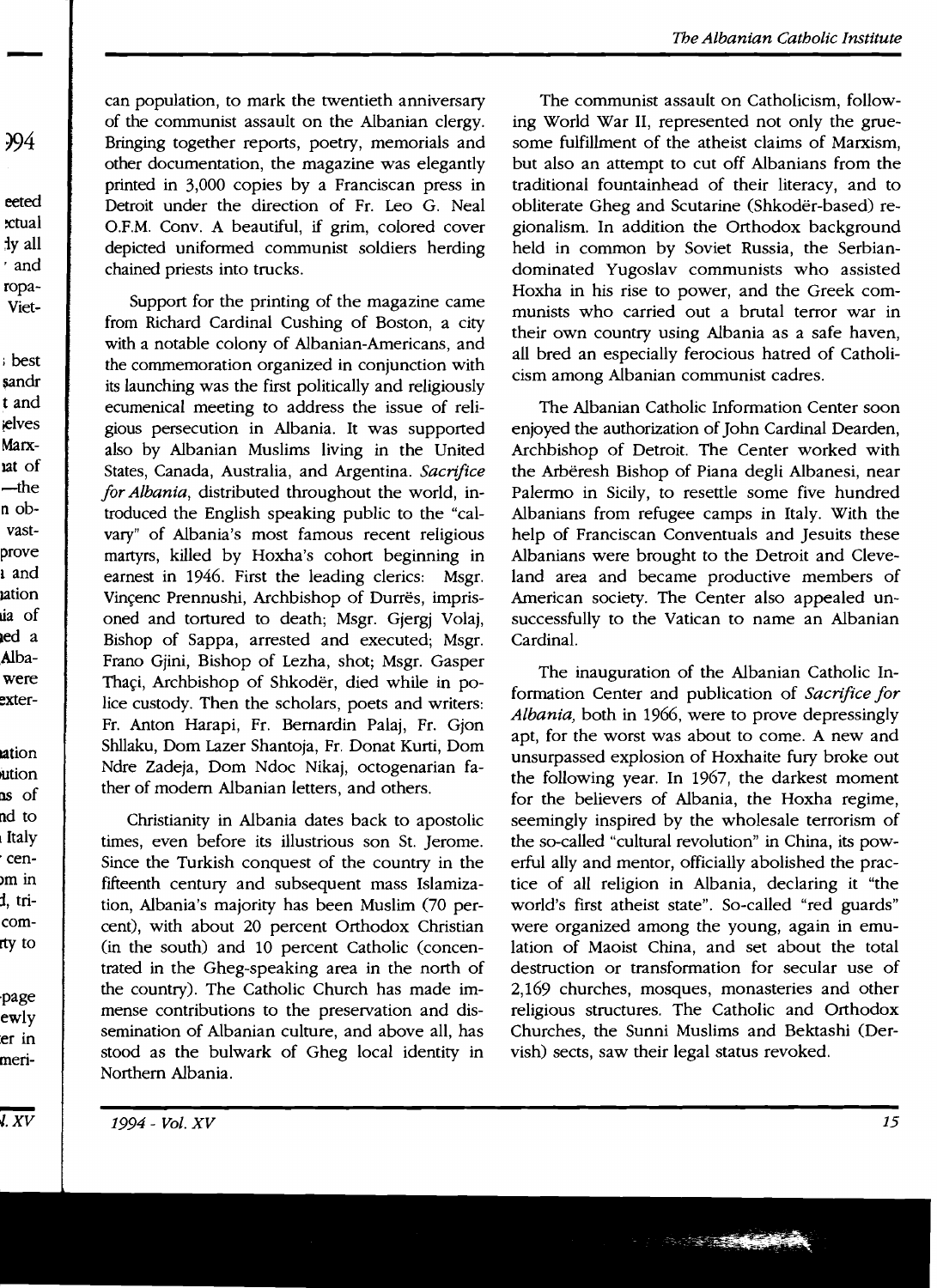United States Assistant Secretary of State Dixon Donnelley wrote to Sinishta on August 17, 1967, "the Albanian people are living through a difficult period at present and are subjected to many hardships. There have been some reports of a recent step-up in the regime's drive against religion and religious practice among Albanian people." However, the United States had no diplomatic relations with Albania at that time and therefore had no regular means for reporting on the situation there. That same year Fr. Pedro Arrupe, Superior General of the Society of Jesus, noted in a letter to the Albanian Catholic Information Center that Fr. Pietro Palladini, S.]. (former missionary in Albania) had turned down the suggestion that he head a special deputation in Rome to coordinate and assist the activity of the Albanian Center in Europe, because he had previously been labelled a spy by the Hoxha government.

But the work of the Albanian Catholic Information Center continued, with slender resources, following valiantly in the footsteps of so many ethnic advocates before, who founded "marginal" but unique and necessary cultural enterprises in America. At the same time it entered into the country's long-established and rich tradition of small press publishing. As a recognition of their apostolate a delegation from the Albanian Catholic Information Center had its first audience with the Holy Father, Pope Paul VI in 1968. That year the pontiff issued a special document on the 500th anniversary of the death of Gjergj Kastrioti Skanderbeg, Albania's defender and national hero, whom Paul VI's predecessors had acclaimed as "Savior of Christendom" and "Athlete of Christ".

In 1971 a happier chapter opened. The Albanian Catholic Information Center moved its operations to the University of Santa Clara in California. Moral support began to be received by the Center, from Catholic Bishops' Conferences from around the world--even from as far away as Japan. A significant moment for Albanian-Americans and their cultural aspirations came in 1974 with the visit to the United States of poet and scholar Ernest Koliqi. Koliqi was a member of the faculty of the University of Rome, publisher of the literary journal *Shejzat* (The Pleiades) and at that time the f world's leading Albanologist.

,j :."J §

Koliqi's visit produced important contributions to the study of the Arbëresh culture in America, among other materials. The Albanian Catholic Information Center sponsored Koliqi's tour of San Francisco and Santa Clara. He spoke to Albanian and Arberesh-Americans at the Universities of San Francisco and Santa Clara, where receptions were held in his honor. At these receptions he personally met many Arbëresh from the Bay Area and beyond.

The year 1976 was a crucial one for the Center and its work, as it was for the world in general. The mass revolutionary hysteria of the 1960's had ended, although occasional crises in such countries as Germany, Italy and Argentina saw increased terrorism, and new wars and revolutions were on the horizon. Exaggerated secular hopes were waning, but a new spiritual rebirth had yet to take place. Throughout the world people began to redefine themselves in terms of personal responsibility and fulfillment.

It was a time for grand projects. That year the Center had its first direct contact with Nenë Teresa, Mother Teresa of Calcutta, the Albanian woman born in Macedonia with the name Ganxhe" Bojaxhiu, who exemplified the authentic spirit of human solidarity that had been traduced by the radicalism of the 1960's. Also in 1976, the Center published a kind of masterpiece, the collection of documents entitled *The Fulfilled Promise-A Docu*mentary Account of Religious Persecution in Alba*nia.* A handsome volume of 250 pages, *The* Fulfilled Promise presented to the English speaking world many dramatic, heartbreaking and outrageous testimonies, photographs, poems and  $\frac{1}{2}$ related texts on the martyrdom of Albanian Catholics. It was a singular and irreplaceable chronicle, **and copies penetrated everywhere it was needed**and, of course, into the secret archives of the Albanian communist state.

The title referred to the promise Sinishta had made to himself and God during the early torment of the Albanian Catholics, which he had

্র<br>''

 $\overline{\phantom{a}}$  $\mathbf{r}$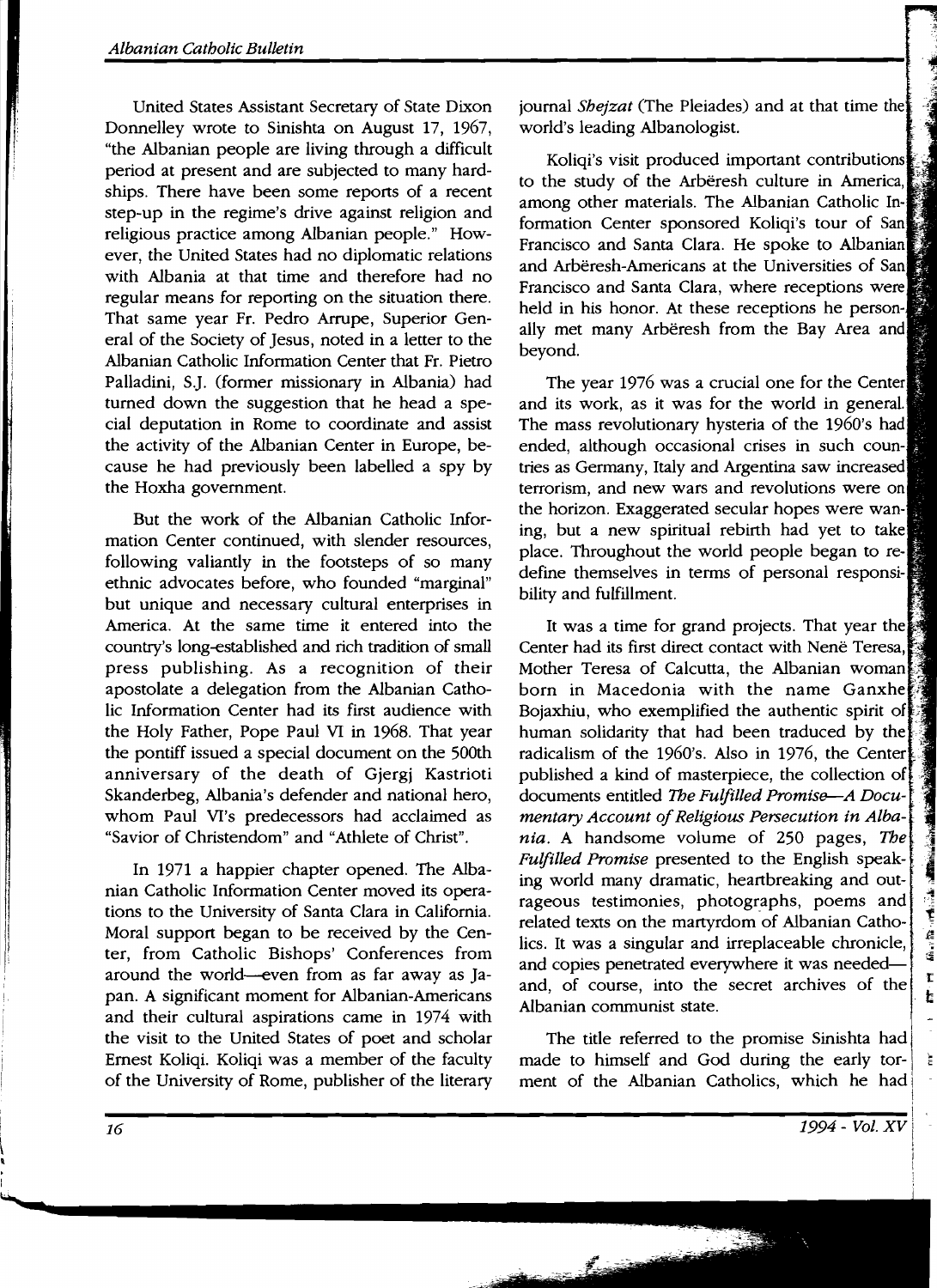me the

Dutions merica, Dlic Inof San Ibanian of San IS were personea and

**Center** reneral. ()'s had l councreased l'ere on re wanto take n to re-:sponsi-

rear the Teresa, woman Ganxhe ;pirit of by the **Center** :tion of 1 Docu*nAlba* ~S, *The*  speaknd outns and Cathoronicle, ~eded of the

rly tor he had

*Vol.* XV

Ita had

personally witnessed in 1946. At that time Sinishta had vowed to thoroughly record the sufferings of his mentors, friends, teachers, peers, spiritual leaders and brethren. Professor James Torrens, SJ. of the University of Santa Clara's English Department and the translator from Italian into English of several of the book's piercing poems wrote that the book "is an important one and the quality is good . . . one of the books from which the history of Albania will be written."

*The Fulfilled Promise* was printed in 3,500 copies and brought about an outpouring of supportive letters from around the world, from religious and civic leaders alike, as well as from ordinary people concerned about the plight of the people of Albania. In the following year, 1977, the Center initiated a petition for beatification of Albania's modem Catholic martyrs. The Center also collaborated with Humberto Cardinal Medeiros of Boston and the Albanian Orthodox Bishop of Boston, Mark Lipa, on an appeal for religious freedom in Albania. In addition, in 1977 the Albanian Catholic Information Center established relations with the United Nations .Human Rights Commission in Geneva, which was sent much information on the suppression of religious faith in Albania. An important relationship was also begun with Radio Free Europe/Radio Liberty, through their Albanian commentator, Louis Zanga. During Vice-President Walter Mondale's visit in 1977 to the University of Santa Clara, the Center's representatives briefed the Vice-President on the situation in Albania and presented him with a copy of *The Fulfilled Prom*ise.

The first slivers of a radiant dawn came in 1979--the year of greatest significance for all those concerned with the struggle against the communist dictatorships. Karol Wojtyla, a Polish Cardinal who understood first hand and in the deepest parts of his being the criminality of marxist pretensions, was elected the Holy Father, Pope John Paul II. It was the beginning of the end for communism. Pope John Paul II, in his inaugural speech, spoke in Albanian for the first time ever, along with the other languages of the presentation. It was clear that the Illyrian land, so long in the history of the faith, so terribly tormented by atheism, was very dear to his heart.

One year later, in 1980, among the first fruits of the new epoch symbolized by John Paul II, the Albanian Catholic Information Center produced the inaugural number of the *Albanian Catholic Bulletin* from Santa Clara. The Bulletin's first issue was fifty pages in all, but over the years it would expand to become a thick annual journal. In fifteen years of publication over 2000 pages of documentation were presented to the consciousness of the world. Similar to other publications associated with the churches of silence, including the underground, small Samizdat organs in the former Soviet Union such as *The Chronicle of the Lithuanian Catholic Church* and *The Herald of the Ukrainian Catholic Church,* it was a small voice with a powerful range.

Indeed, the *Albanian Catholic Bulletin* quickly became known as a leading intellectual medium of the Albanian exiles, a kind of "Encyclopedia Albanica" including countless documents on the plight of Kosovë under Yugoslav (i.e. Serbian) domination, the Arbëresh, the Gheg dialect and achievements of such notable intellectuals as Ernest Koliqi, Martin Camaj, Arshi Pipa and others. Nevertheless, the main focus of the *Bulletin* was on the religious situation inside Albania, which throughout the 1980's saw "a continual Good Friday".

The *Bulletin* saw as part of its mission the revival, for new generations, of such classic northern Albanian, Catholic-inspired literary works as the epic poetry of Fr. Gjergj Fishta, Albania's national poet. Fishta's works, along with most of Albania's outstanding literary figures, had been mercilessly suppressed by Hoxha's regime. Finally, ecumenical concerns continued to be visible in its documentation mirroring the traditional cooperation between all believers in Albania.

The Center was especially successful in promoting the cause of Albanian believers in Europe. At the urging of the Center the German Bishops' Conference organized a Day of Prayer for Albania in 1984. Basil Cardinal Hume of England in a

 $1994$  - Vol. XV  $17$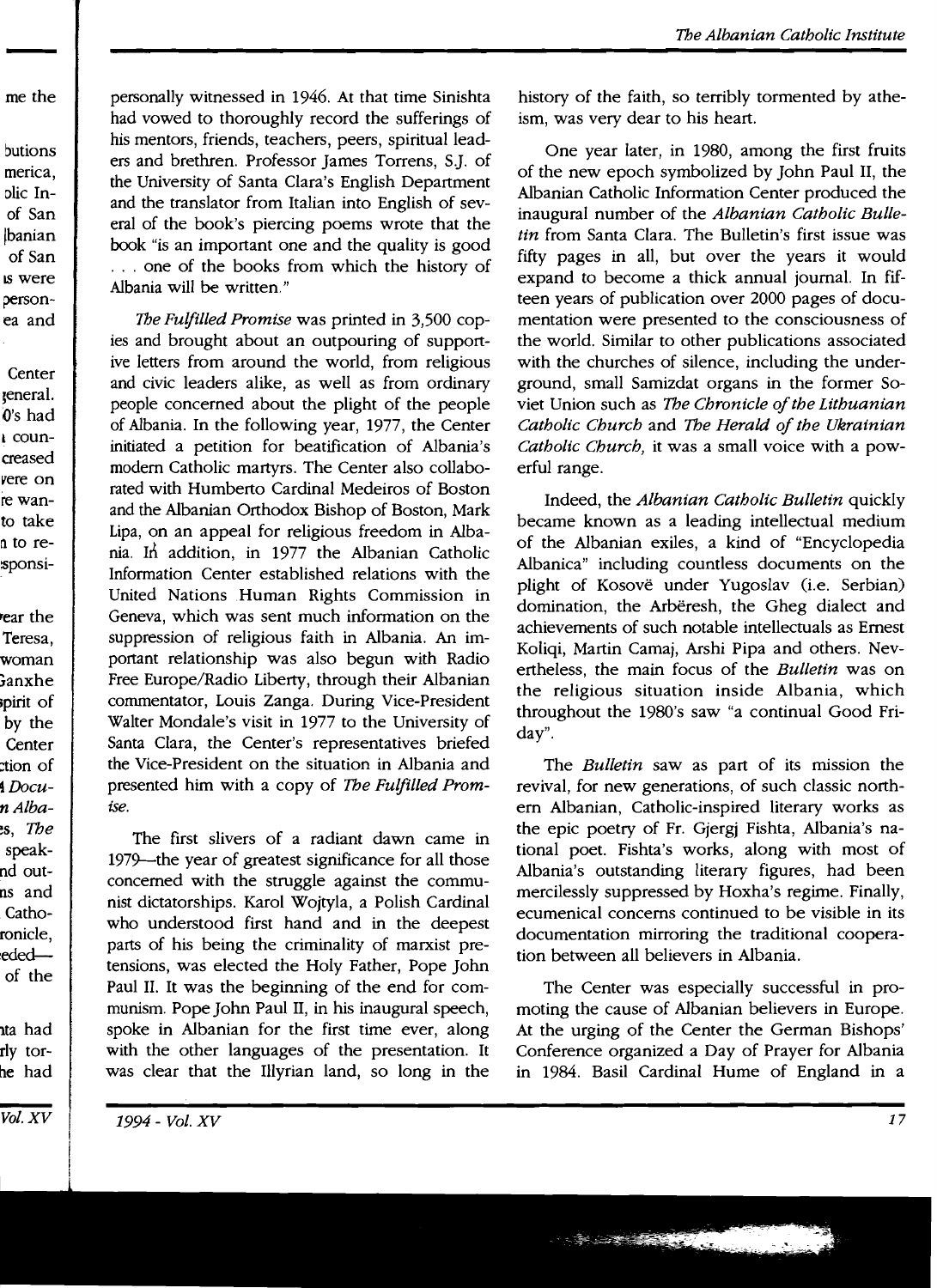public statement of April 1985, on behalf of the European Bishops' Conferences decried the religious oppression in Albania and asked the faithful throughout Europe to pray for their persecuted Albanian brothers and sisters. In the same year and in 1985 the International Association for the Defense of Religious Liberty, whose past presidents included Mrs. Eleanor Roosevelt, Dr. Albert Schweitzer and Belgian statesman Paul-Henri Spaak, presented a resolution in the United Nations to censure Albania. Only Cuba voted against the 1985 resolution.

On April 13, 1985 the Albanian Catholic Information Center sponsored a major commemoration of the forty year martyrdom of Albanian believers. The commemoration was held at the University of San Francisco with the participation of representatives from Albanian Muslims and Orthodox congregations as well as Jews, Protestants, and even nonbelievers and human rights advocates. Fr. Jak Gardin, an Italian Jesuit missionary who had been imprisoned by Hoxha delivered the main address. Two days before the event Enver Hoxha, the enemy of God, died; so that the day of remembrance in San Francisco coincided, remarkably, with his funeral. The commemoration included a civil ceremony, an ecumenical service and concluded with a Solemn Mass of Peace. Greetings were sent to the gathering by President Ronald Reagan and Undersecretary of State Elliot Abrams while California Governor George Deukmejian sent a personal representative.

Soon after that commemoration, a delegation consisting of Sinishta, Fathers Neal and Gardin, and Albanian Sister Lucia Lazza of Vatican Radio, was honored with a special private papal Mass and audience. During the audience Pope John Paul II commended the work of the Albanian Catholic Information Center.

The Center produced a videotape of the 1985 commemoration at the University of San Francisco which was distributed around the world, in over one hundred copies. In 1987 members of the Center began a major collaboration with the Minnesota Lawyers' International Human Rights

Committee, resulting in publication of their report, *Human Rights in the People's Socialist Republic of Albania,* issued in 1990. Former Vice-President Walter Mondale, who had previously been briefed by the Center on religious oppression in Albania, wrote the introduction to this report. Another documentary report on the religious situation, *Albania: Religion in a Fortress State* by Janice Broun, was published in 1989 by the Puebla Institute, with the Albanian Catholic Information Center's cooperation and assistance. In 1988 the Center translated from the original Italian the prison memoirs of Fr. Jak Gardin, *Banishing God in Albania,* published by Ignatius Press. In 1992 translation and support were provided by the Center for the Albanian language edition of Fr. Gardin's memoirs. Both the English and Albanian editions of the book were made possible by the generous contribution of one of the members of the Center.

.,

े<br>ग

**The Books of Contract of Security** 

د.<br>استان د

To celebrate the seventy-fifth anniversary of Albanian independence in 1987 a festive gathering was held at the University of San Francisco, attended by Albanians and Arberesh from all over Northern California, with some from other parts of the United States. The cultural and religious heritage of Albania was celebrated by all present. The director of the Albanian Catholic Information Center, Fr. Leo G. Neal, O.F.M. Conv., was the principal celebrant of a Mass of Peace and preached the homily during which he commended the Albanian believers and encouraged them in their belief in Faith, Fatherland and Progress (Fé, Atdhe, Perperim). California Governor George Deukmejian officially proclaimed November 28, 1987 Albanian Independence Day in California.

In 1989 the Berlin Wall was dismantled and the Communist system collapsed in Eastern Europe. The Albanian Catholic Information Center moved to the campus of the University of San Francisco. Albania was late in throwing off the Marxist yoke, but in November 1990 the Center received electrifying news: an immense crowd had attended the first open Mass in Shkoder in decades, celebrated by a formerly-imprisoned priest, Dom Simon Jubani. The promise--the promise of God's grace and of the liberation of humanity

€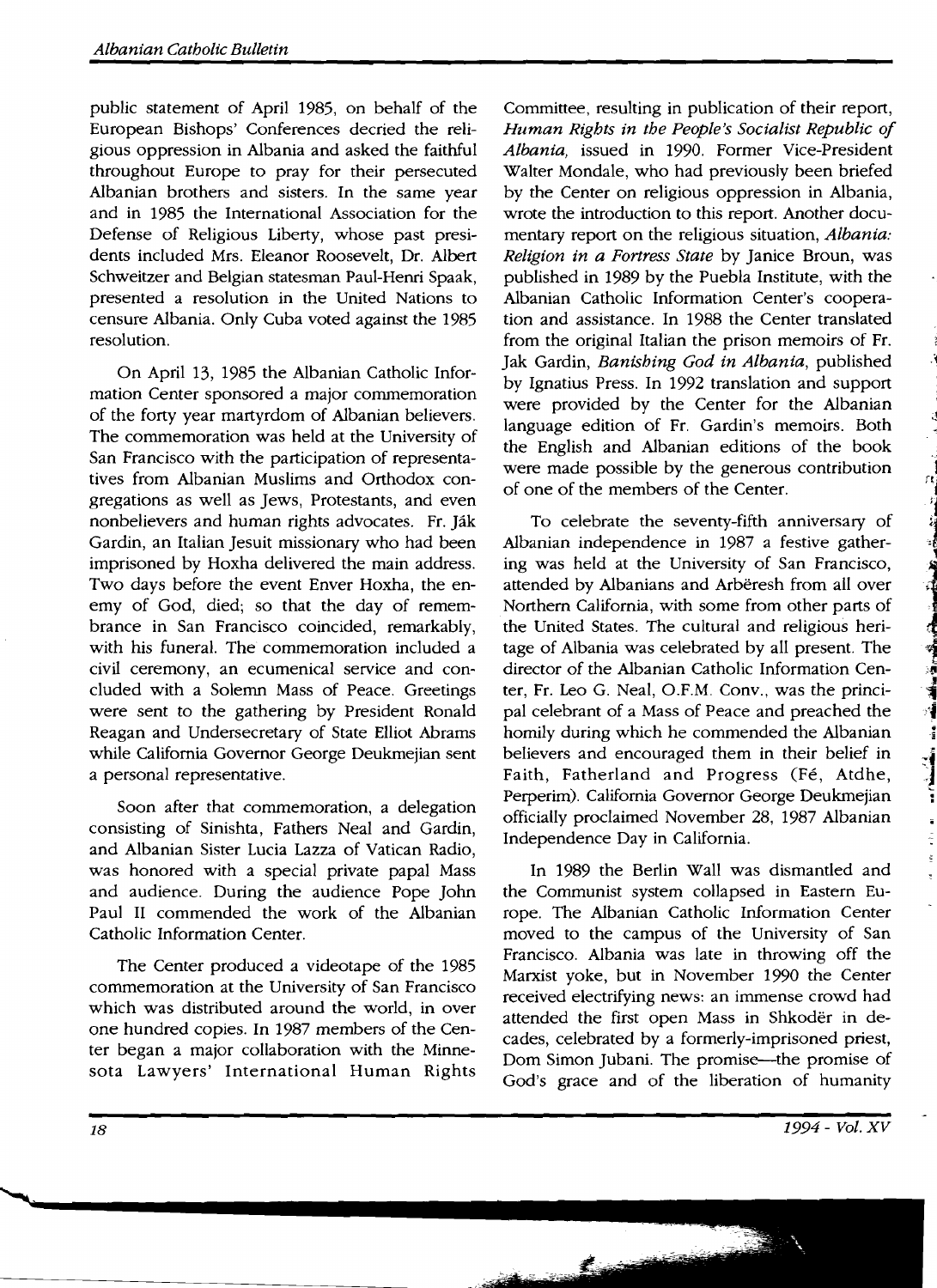eport, *)/ic of*  5ident riefed Jania, docu*lania:*  l, was th the >peraslated of Fr. lished Ipport )anian Both book Jution

ary of :atherlCisco, ll over arts of 5 heri-It. The :1 Cenprincied the Janian ~lief in ltdhe, mejian Janian

d and m Eu-Center )f San )ff the Center rd had in depriest, lise of manity

-------<br><sup>7</sup>ol. X

through faith-had been again fulfilled. Albania was free.

Five months later, on May 4, 1991, the University of San Francisco honored Fr. Simon Jubani with an honorary doctoral degree which, in being conferred upon him, also paid tribute to the whole Catholic Church and other believers in Albania. The Albanian Catholic Information Center sponsored on that same day, in conjunction with the University of San Francisco, a Day of Solidarity and Prayer for Albanian Believers which was attended by Albanians, Arbëresh and Americans from all over the United States. A Mass of Thanksgiving for Religious Freedom was celebrated in St. Ignatius Church.

As a flood of news from Albania arrived it became known that *The Fulfilled Promise* and all issues of the Albanian Catholic Bulletin had been kept under lock and key in a closed section of the Albanian National Library in Tirana. Ardian Klosi, whose father was a high functionary of the government, had discovered them there, translated a selection of the texts, and circulated them clandestinely, at enormous personal risk.

Meanwhile the Albanian people faced a new, yet ancient danger in the form of Serbian imperialism, which, exploding in 1991, pursued war first in Slovenia and Croatia and then in Bosnia-Hercegovina, where the criminality of Serbian aggression, written in grotesque and horrific bloodshed and torture, stunned the globe. In the same year, at the dawn of religious freedom in Albania, a delegation from the Albanian Catholic Information Center was received for the third time at the Vatican. The Holy Father John Paul II spoke warmly to the delegation about the miracle of religious freedom and asked the members of the Center to give thanks and to continue to implore Our Lady of Shkoder for the full re-establishment of the Albanian Catholic community, its churches, monasteries, press, schools and charitable institutions, but above all for the renewal of the flame of devotion in Albania's consciousness.

To that end, the Albanian Catholic Information Center was reorganized as the Daniel Dajani, S.]. Albanian Catholic Institute. In his office in St. Ignatius Church on the University of San Francisco campus Gjon Sinishta, the moving force behind the new Institute and the *Albanian Catholic Bulletin,* could now sit beneath a pennant from the Kosove Democratic Movement and a picture of Nene Teresa and read the revived Gheg-Ianguage Catholic periodicals published in Shkoder. Indeed he could now depend on the Catholics of Shkoder themselves to carry on the work of preserving and promoting the Albanian Catholic religious and literary heritage.

Such a work of cultural reconstruction, maintained by religious believers, is of the greatest importance for all the countries formerly ruled by Marxism-from Nicaragua to (soon, we pray) Vietnam.

In 1992 a delegation of the Albanian Catholic Institute paid a visit to Albania. It was Sinishta's first time there in forty-six years! Following the visit, the delegation traveled to Rome and were received in a private audience at Castel Gandolfo by Pope John Paul II. The next year two Institute members, Fr. Michael Walsh and Gjon Sinishta, were invited to join the Pontiff during the Pope's tumultuous visit to Albania, the first papal visit ever to the country. Gjon Sinishta and his associates from the Albanian Catholic Institute—together with all the believers of Albania-Catholic, Muslim, Orthodox, Bektashi, Jewish-truly swam against the stream, for many hard years, until the tide reversed, and they were lifted onto the mighty current of God's glory. The gentle humility of truth had overcome the arrogance of Marxist power.

We need not embellish this remarkable and magnificent experience. It truly speaks for itself. While the heartless, smug, pseudo-liberal intelligentsia turned its back, supported by a corrupt Western academic establishment, Sinishta and his associates patiently assembled every scrap, every trace, of truth about Albania's religious martyrdom.

There is no room in this outcome for triumphalism, for gloating, for revenge. We now face a new world, no less filled with danger for